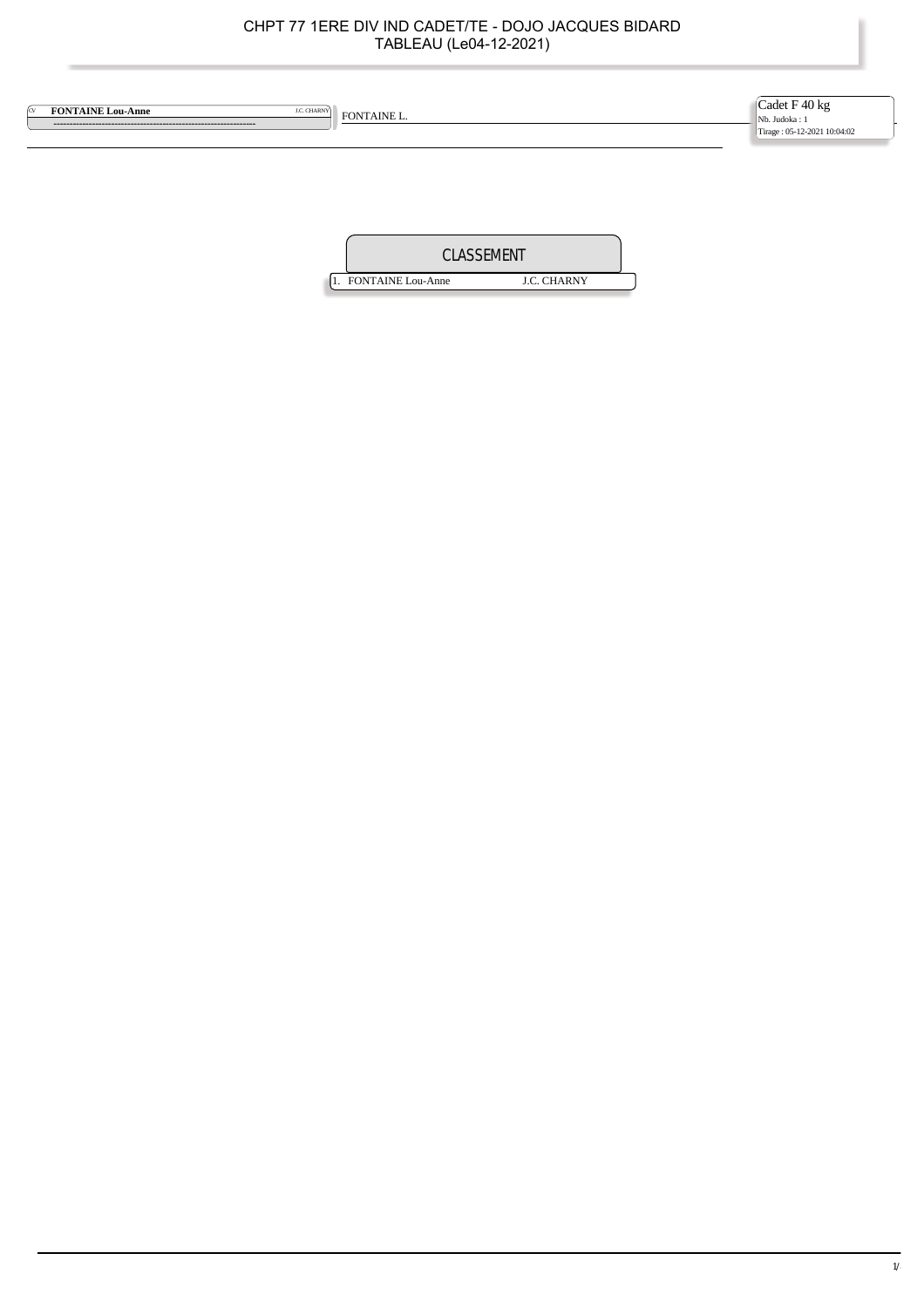| 3 judoka.                    |                          |          |   | Tirage: 05-12-2021 10:04:40 |                                                                                                                                                         |   |    |   |  |  |  |
|------------------------------|--------------------------|----------|---|-----------------------------|---------------------------------------------------------------------------------------------------------------------------------------------------------|---|----|---|--|--|--|
|                              | Poule $1(44 \text{ kg})$ |          |   |                             |                                                                                                                                                         |   |    |   |  |  |  |
| NOM et Prénom                | Club                     | Grade    | 1 | 2                           | 3                                                                                                                                                       | V | P. | C |  |  |  |
|                              | <b>JC MONTHYON</b>       |          |   | $10 - 0$                    | Tapis 4<br>$10 - 0$<br>$\overline{2}$<br>20<br>- 1<br>$00 - 0$<br>$10 - 0$<br>10 <sub>2</sub><br>$\mathbf{1}$<br>$00 - 0$<br>$\Omega$<br>-3<br>$\Omega$ |   |    |   |  |  |  |
| <b>CORDIER Stecie</b>        |                          | $(CM)$ 1 |   | $00 - 2$                    |                                                                                                                                                         |   |    |   |  |  |  |
| <b>NONY Emma</b>             |                          |          |   |                             |                                                                                                                                                         |   |    |   |  |  |  |
|                              | <b>BUDOKAI SERRIS</b>    | $(CM)$ 2 | X |                             |                                                                                                                                                         |   |    |   |  |  |  |
| AGOGUE Alana                 | USGP JUDO                | $(CM)$ 3 | X | $\times$                    |                                                                                                                                                         |   |    |   |  |  |  |
| Ordre combats: $1-2$ 2-3 1-3 |                          |          |   |                             |                                                                                                                                                         |   |    |   |  |  |  |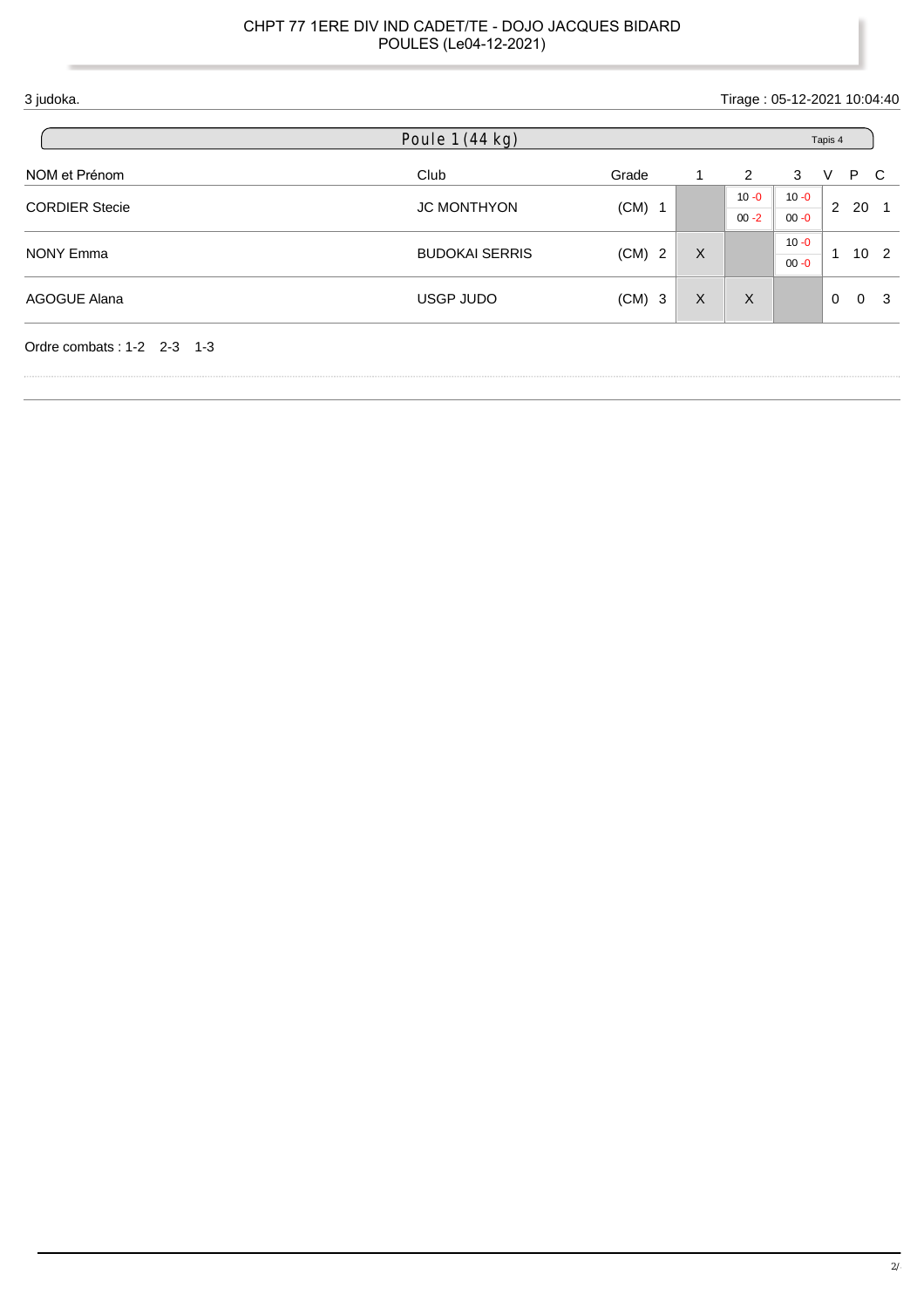| ſсм<br>$\infty$  | <b>LANCEZEUX Eyleen</b><br>AGPF77<br><b>HEITZ / LABROUSSE Manon</b><br>$\label{thm:UBBARTSMARTIAUX} \textsc{USBARTSMARTIAUX}$ | $10 - 0 / 00 - 0$ | LANCEZEUX E.                                                                                                                                                                 | $11 - 1/00 - 0$                | Cadet F 48 kg<br>Nb. Judoka: 8<br>Tirage: 05-12-2021 10:05:53<br>MASSON L.                                                                                                        |
|------------------|-------------------------------------------------------------------------------------------------------------------------------|-------------------|------------------------------------------------------------------------------------------------------------------------------------------------------------------------------|--------------------------------|-----------------------------------------------------------------------------------------------------------------------------------------------------------------------------------|
| ſсм<br><b>CM</b> | <b>DA SILVA CASTELAO Emma</b><br>CA LIZEEN JUDO<br><b>JC COULOMMIERS</b>                                                      | $10 - 0 / 00 - 0$ | MASSON L.                                                                                                                                                                    |                                |                                                                                                                                                                                   |
|                  | <b>MASSON Lia</b>                                                                                                             |                   |                                                                                                                                                                              | MASSON L.<br>$10 - 1 / 00 - 2$ |                                                                                                                                                                                   |
| ſсм              | <b>ALLOITTEAU Ambre</b><br>AGPF77                                                                                             |                   | ALVES J.                                                                                                                                                                     |                                |                                                                                                                                                                                   |
| $\alpha$         | <b>ALVES Julie</b><br>JUDO CLUB LAGNY                                                                                         | $10 - 0 / 00 - 1$ |                                                                                                                                                                              |                                |                                                                                                                                                                                   |
|                  |                                                                                                                               |                   |                                                                                                                                                                              | $10 - 0/00 - 0$                | PERRIN A.                                                                                                                                                                         |
| ĺчв              | <b>PERRIN Ambre</b><br>AS CHELLES JUDO                                                                                        |                   | PERRIN A.                                                                                                                                                                    |                                |                                                                                                                                                                                   |
| VB               | CERCLE MIKAGE J<br><b>EVRAT Thya</b>                                                                                          | $10 - 0 / 00 - 3$ |                                                                                                                                                                              |                                |                                                                                                                                                                                   |
|                  |                                                                                                                               |                   |                                                                                                                                                                              |                                |                                                                                                                                                                                   |
|                  |                                                                                                                               |                   | 1. MASSON Lia<br>2. PERRIN Ambre<br>3. ALVES Julie<br>3. LANCEZEUX Eyleen<br>5. EVRAT Thya<br>5. DA SILVA CASTELAO Emma<br>7. ALLOITTEAU Ambre<br>7. HEITZ / LABROUSSE Manon |                                | <b>CLASSEMENT</b><br><b>JC COULOMMIERS</b><br>AS CHELLES JUDO<br><b>JUDO CLUB LAGNY</b><br>AGPF77<br><b>CERCLE MIKAGE J</b><br>CA LIZEEN JUDO<br>AGPF77<br><b>USBARTSMARTIAUX</b> |
|                  | HEITZ / LABROUSSE M.<br>$10 - 0 / 00 - 1$<br>DA SILVA CASTELAO E.                                                             |                   | DA SILVA CASTELAO E.<br>ALVES J.<br>$10 - 0 / 00 - 0$<br>ALVES J.                                                                                                            |                                |                                                                                                                                                                                   |
|                  | ALLOITTEAU A.<br>$11 - 1 / 00 - 0$<br><b>EVRATT</b>                                                                           |                   | EVRATT.<br>LANCEZEUX E.<br>$10 - 0 / 00 - 0$                                                                                                                                 |                                |                                                                                                                                                                                   |
|                  |                                                                                                                               |                   | LANCEZEUX E.                                                                                                                                                                 |                                |                                                                                                                                                                                   |

Ï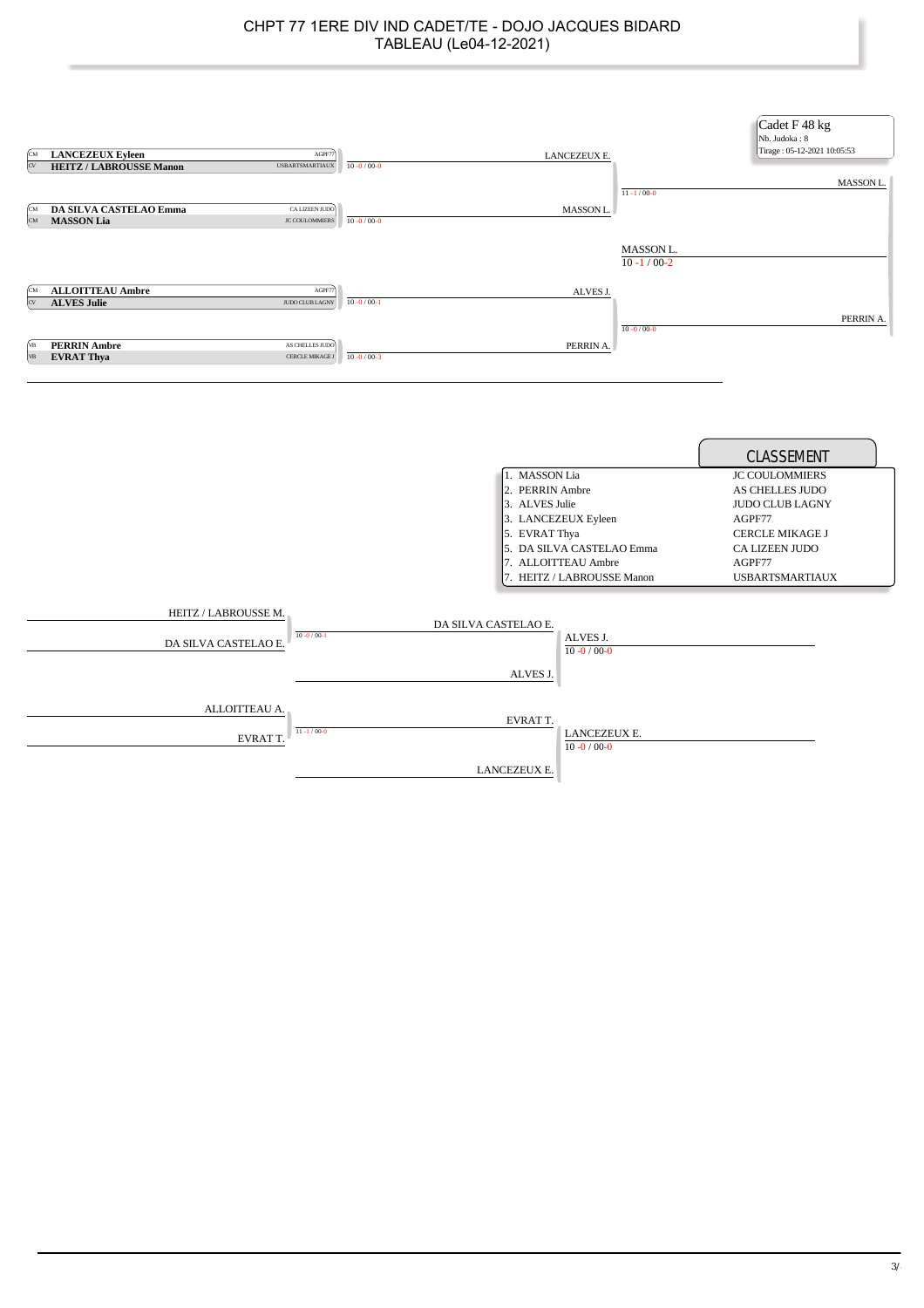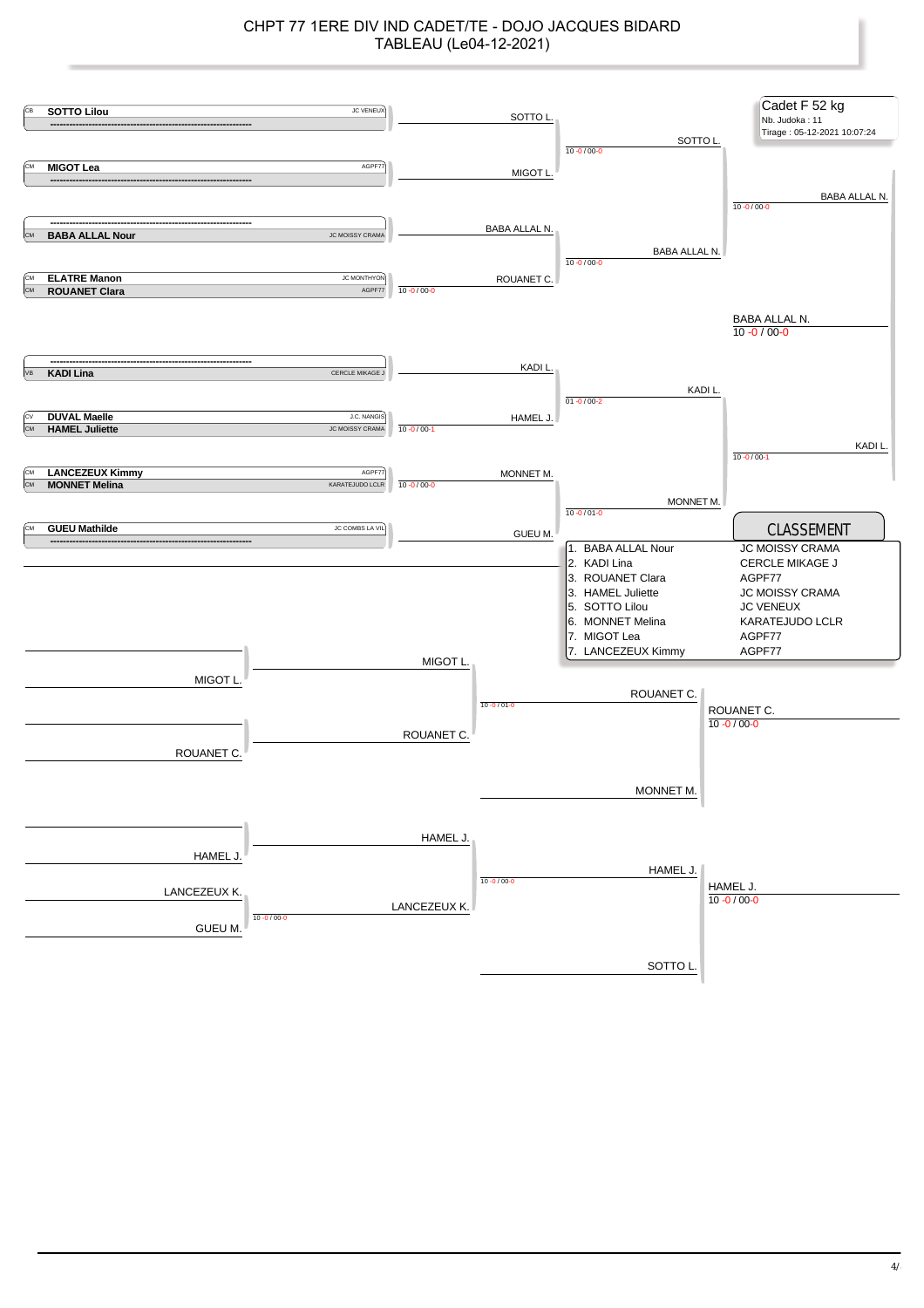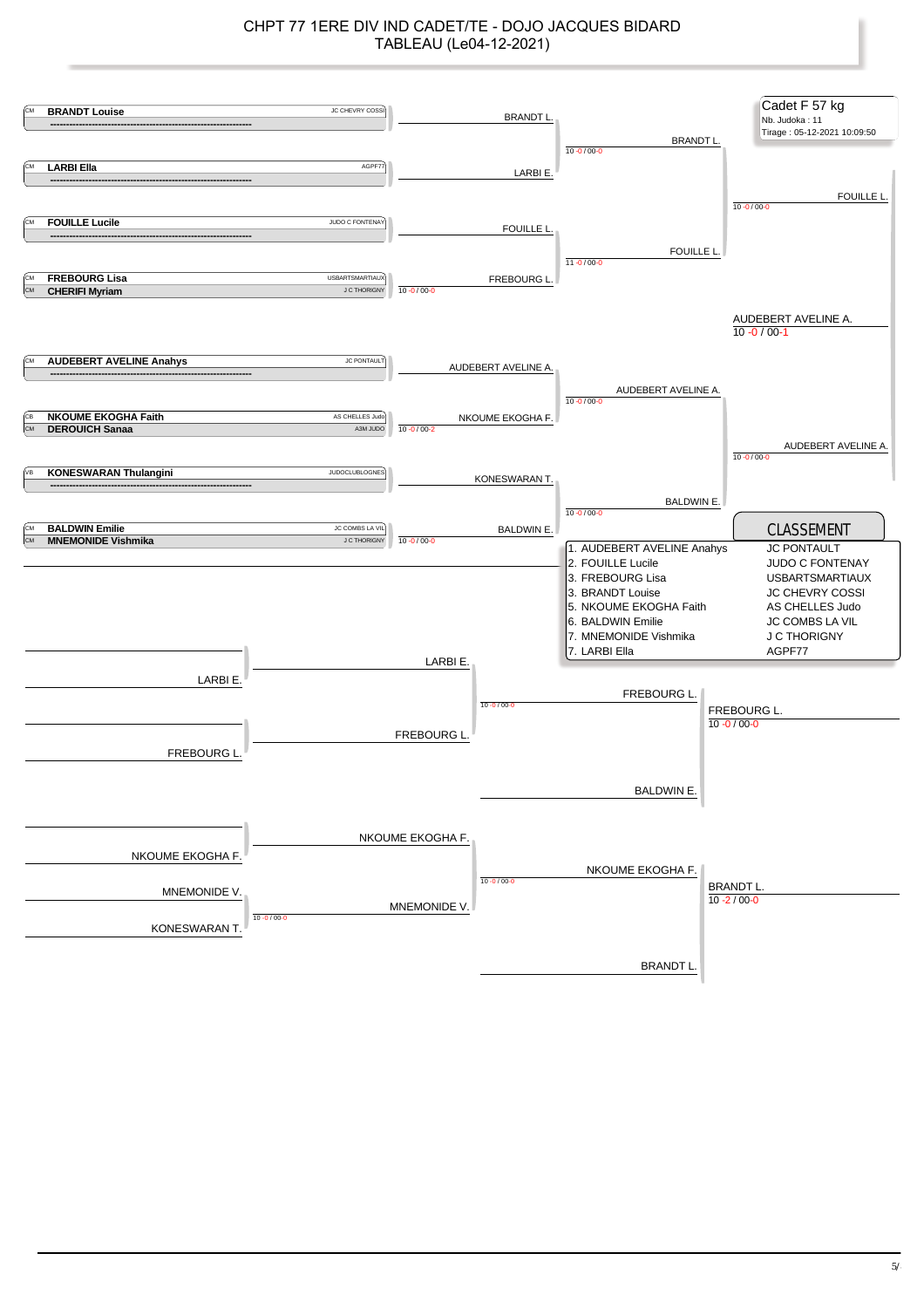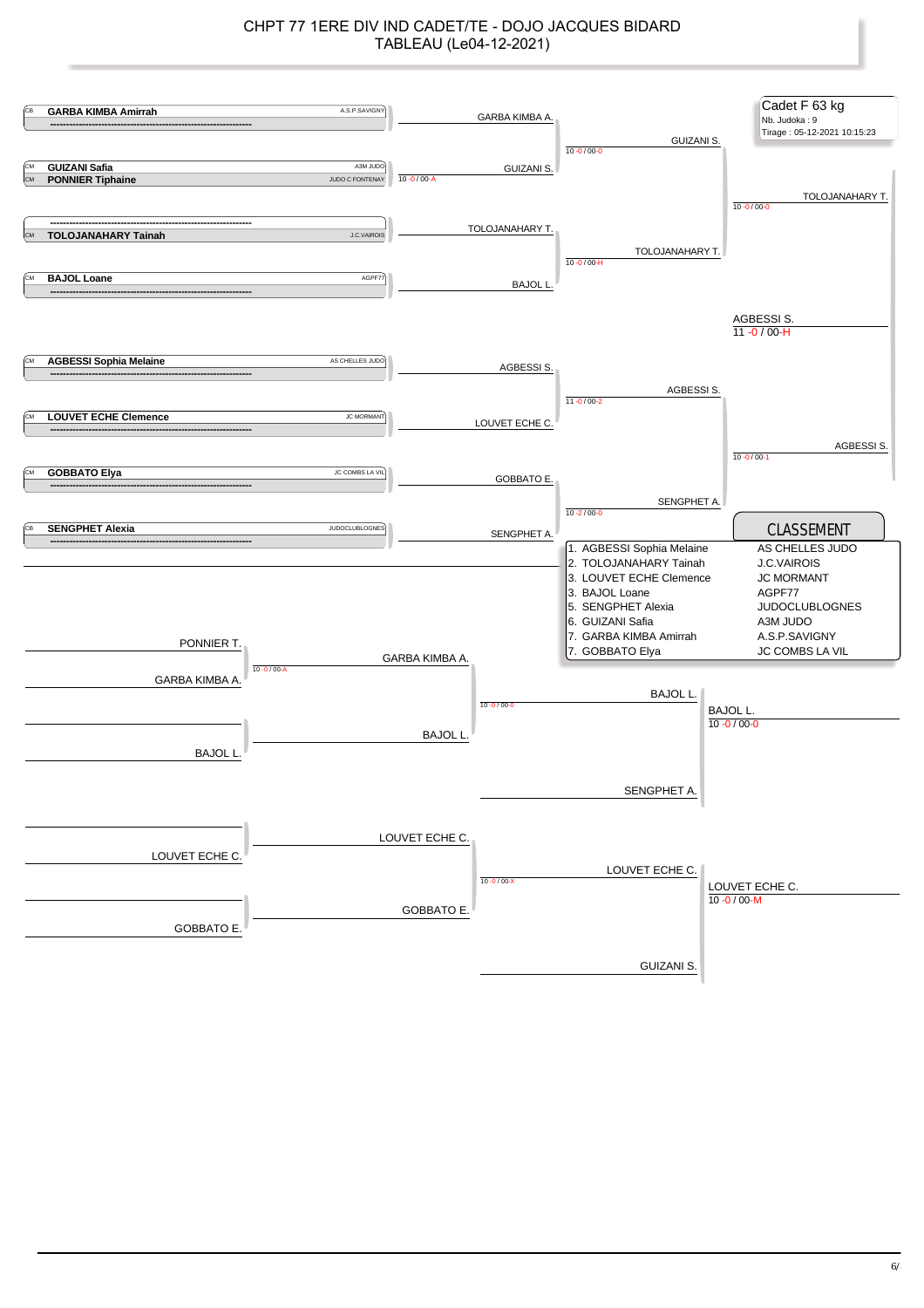| ÍСM       | <b>SUEUR Manon</b>                                    | <b>IC CHEVRY COSSI</b> RASOANAIVO M. | Cadet F 70 kg                                |
|-----------|-------------------------------------------------------|--------------------------------------|----------------------------------------------|
| <b>CB</b> | JUDOCLUBTRILPOR $10 - 0 / 00 - 0$<br>RASOANAIVO Mialv |                                      | Nb. Judoka: 2<br>Tirage: 05-12-2021 10:12:38 |
|           |                                                       |                                      |                                              |

|  |                                        | CLASSEMENT                                       |  |
|--|----------------------------------------|--------------------------------------------------|--|
|  | 1. RASOANAIVO Mialy<br>12. SUEUR Manon | <b>JUDOCLUBTRILPOR</b><br><b>JC CHEVRY COSSI</b> |  |
|  |                                        |                                                  |  |